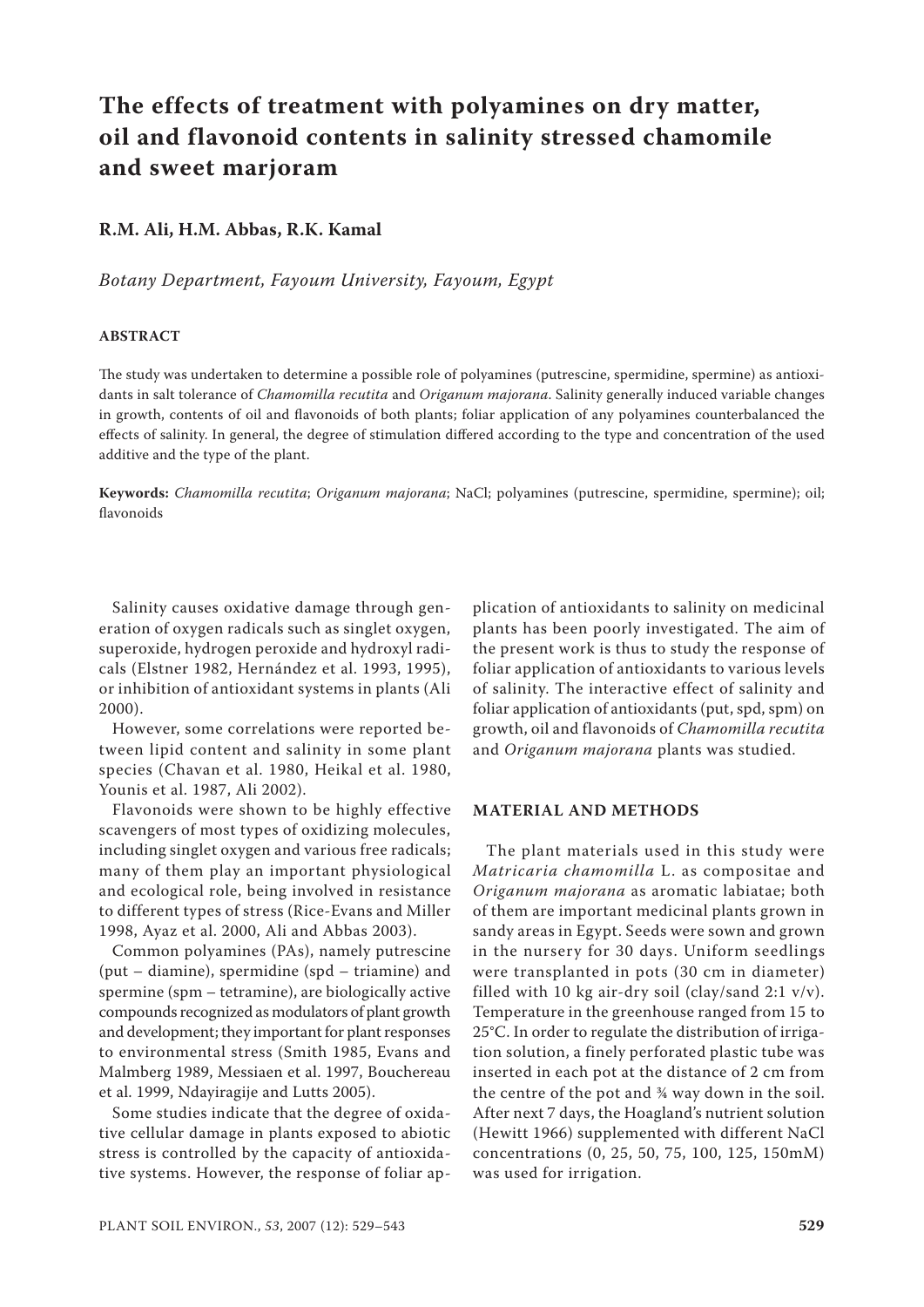Antioxidants (put, spd, spm) were sprayed 4 times at 0.1mM. Untreated plants were sprayed with distilled water. The first spray was made 7 days after transplanting and repeated at 15-day intervals. The plants were sprayed with a manual pressure pump at an average of 10 cc. In order to prevent the accumulation of salts soil in each pot was leached every ten days with excessive amount of distilled water. The experiments were carried out in three replicates. At the end of the experimental period (60 days) plant growth was determined from the dry matter of different organs (roots, shoots and flowers).

**Determination of oil content.** The method adopted for solvent of the oil (the content of an oleaginous material) was described by Meara (1955) and applied by Younis et al. (1987).

**Extraction and quantification of total flavonoids.** Flavonoids of the plant materials were extracted with 80% methanol at 60°C, shaken for 20 min, and filtered. The filtrate was diluted at 1:3 and 100 µl of reactive solution (1% 2-aminoethyl diphenyl borate) was added (Hariri et al. 1991, Ali and Abbas 2003). Spectrometric measurements were done at the maximum wavelength of 404 nm. Extract absorption was compared with that of standard (luteolin) resulting in the calculation of total amount of flavonoids.

**Statistical analysis.** The experimental design was a random complete block with three replications. The data were analysed by the STATGRAPHICS (Statistical Graphics Corporation, Princeton USA) statistical package by the *t*-test and ANOVA functions to assess significant differences among means.

# **RESULT AND DISCUSSION**

The accumulation of dry matter of roots, shoots and flowers of *Chamomilla recutita* was mostly enhanced with increasing salinization level (Figure 1, Table 1). This might indicate that *Chamomilla recutita* has an ability to exhibit variable responses to salinity stress. The same conclusion was recorded by Blacquiere and Lambers (1981) and Imamul-Hug and Larher (1984). In contrast, the values of dry matter of roots and shoots of *Origanum majorana* were generally decreased with increasing salinity (Figure 2, Table 2). The reduction was more obvious at higher salinity levels than at lower ones; as opposed to these results, the values of dry matter of flowers increased with increasing salinity. The inhibitory effect of water stress induced by salinity on growth parameters of *Origanum majorana* is in agreement with the results obtained by some authors using different plants (Hernández et al. 1995, Lin and Kao 1996, Ali 2002).

Foliar application of any polyamines (put, spd, spm) significantly increased dry matter of roots and shoots in *Chamomilla recutita*. Similarly, foliar application of any polyamines significantly increased dry matter of shoots and flowers in *Origanum majorana* (Figures 2–3, Tables 2–3); however, dry matter of roots in *Origanum majorana* decreased (Figure 2).

The characteristic effects of each polyamine on *Chamomilla recutita* or *Origanum majorana* could depend on the type of the amine, which is probably due to the variation in polyamine pools within the plant body (Chen and Galston 1985) or the alteration of endogenous polyamine pools as a result of exogenous polyamine application (Altamura et al. 1991, Bajaj and Rajam 1995, 1996, Ali 2000). The inhibitory effects of polyamines on *Origanum majorana* roots further substantiate the supposition that the effects of polyamines are tissue, organ and species-specific (Minocha and Minocha 1995).

Polyamines are involved in the regulation of growth and stress responses, and are also related to plant flowering and other reproductive activities, as demonstrated by changes in their concentration with the occurrence of these physiological events (Smith 1985, Evans and Malmberg 1989, Tiburcio et al. 1993, Galston et al. 1997, Ndayiragije and Lutts 2005). Moreover, putrescine applied together with NaCl effectively enhanced dry matter of shoots and flowers in *Chamomilla recutita* but reduced it in roots (Figures 1 and 3). Foliar application of either spermidine or spermine significantly decreased dry matter of roots, shoots and flowers when compared with the corresponding treatments with NaCl, however they remained higher than those of control plants.

Foliar spray of any polyamines together with NaCl effectively increased dry matter shoots, roots and flowers of *Origanum majorana* (Figures 2 and 3). These results are consistent with the studies of some authors who reported that exogenous application of putrescine can overcome the harmful effects of NaCl stress (Prakash and Prathapasenan 1988a, b, Krishnamurthy 1991, Ali 2000).

Increasing salinity gradually enhanced the oil contents in shoots and flowers of *Chamomilla recutita* and in roots and shoots of *Origanum majorana,* in contrast to flowers of *Origanum majorana* and roots of *Chamomilla recutita* (Figures 4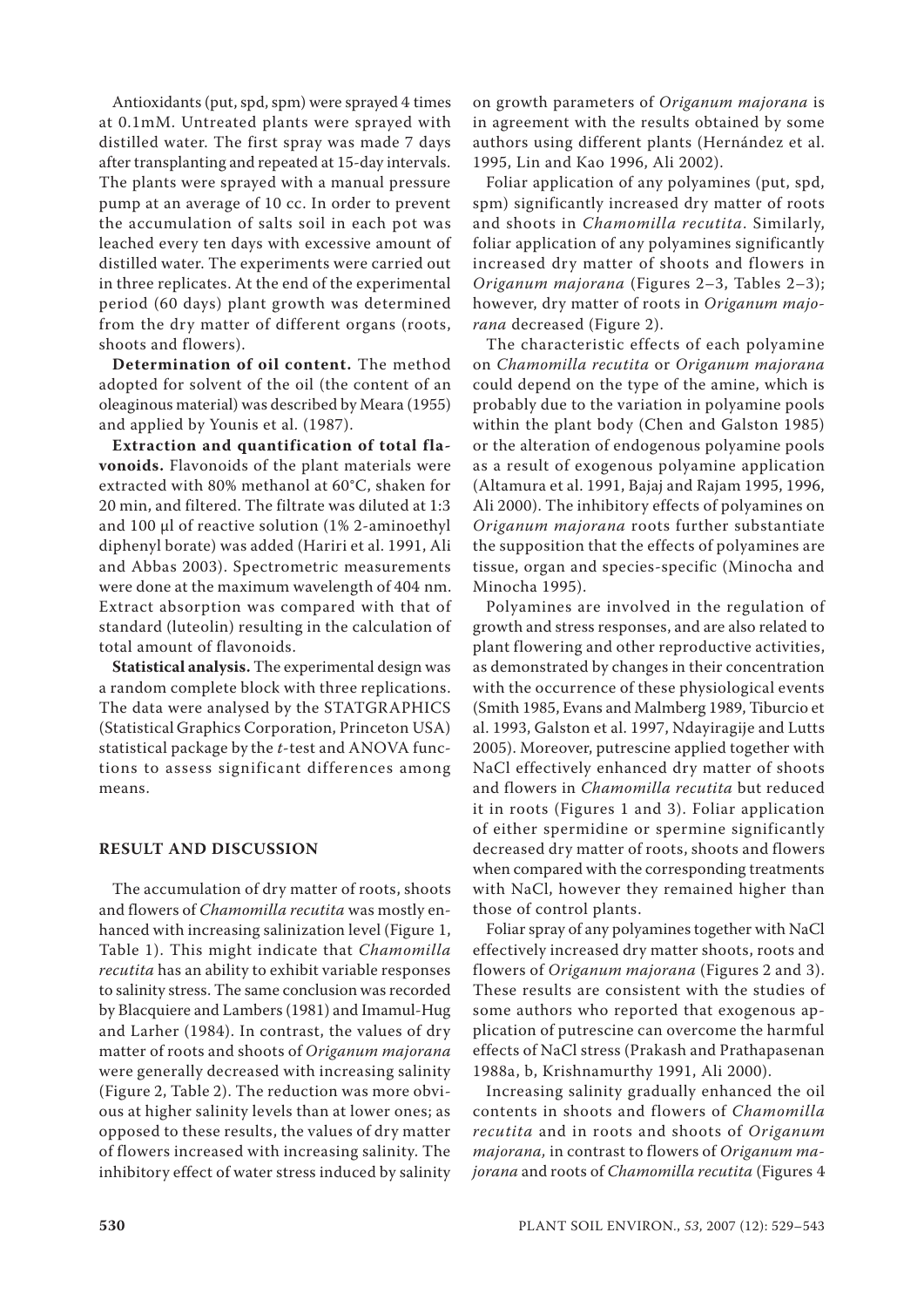| Polyamine         | NaCl<br>(mM) | Shoot                     | Root                     | Total                    |  |
|-------------------|--------------|---------------------------|--------------------------|--------------------------|--|
|                   | 0.0          | $0.083 \pm 0.011$         | $0.039 \pm 0.007$        | $0.122 \pm 0.017$        |  |
|                   | 25           | $0.146** \pm 0.005$       | $0.083* \pm 0.009$       | $0.229** \pm 0.014$      |  |
|                   | 50           | $0.195***\pm0.008$        | $0.105** \pm 0.012$      | $0.300** \pm 0.019$      |  |
| Control           | 75           | $0.134* \pm 0.008$        | $0.109** \pm 0.013$      | $0.243** \pm 0.020$      |  |
|                   | 100          | $0.215** \pm 0.025$       | $0.115** \pm 0.010$      | $0.330** \pm 0.028$      |  |
|                   | 125          | $0.172$ n.s. $\pm$ 0.038  | $0.153** \pm 0.022$      | $0.324* \pm 0.055$       |  |
|                   | 150          | $0.136* \pm 0.016$        | $0.137** \pm 0.016$      | $0.273** \pm 0.017$      |  |
|                   | 0.0          | $0.148$ n.s. $\pm$ 0.026  | $0.043$ n.s. $\pm$ 0.007 | $0.191$ n.s. $\pm$ 0.033 |  |
|                   | 25           | $0.313*** \pm 0.011$      | $0.057$ n.s. $\pm$ 0.011 | $0.370** \pm 0.022$      |  |
|                   | 50           | $0.249** \pm 0.003$       | $0.045** \pm 0.004$      | $0.294$ n.s. $\pm 0.006$ |  |
| Put               | 75           | $0.228***\pm 0.008$       | $0.089$ n.s. $\pm 0.013$ | $0.318* \pm 0.020$       |  |
|                   | 100          | $0.212$ n.s. $\pm$ 0.006  | $0.071$ n.s. $\pm$ 0.015 | $0.284$ n.s. $\pm$ 0.019 |  |
|                   | 125          | $0.216$ n.s. $\pm$ 0.012  | $0.087$ n.s. $\pm$ 0.016 | $0.303$ n.s. $\pm 0.028$ |  |
|                   | 150          | $0.199$ n.s. $\pm$ 0.023  | $0.040** \pm 0.003$      | $0.239$ n.s. $\pm 0.025$ |  |
|                   | 0.0          | $0.127 * ± 0.007$         | $0.123** \pm 0.021$      | $0.250** + 0.027$        |  |
|                   | 25           | $0.147$ n.s. $\pm$ 0.001  | $0.086$ n.s. $\pm$ 0.001 | $0.233$ n.s. $\pm 0.001$ |  |
|                   | 50           | $0.155** \pm 0.003$       | $0.086$ n.s. $\pm$ 0.002 | $0.240 * ± 0.005$        |  |
| Spd               | 75           | $0.139$ n.s. $\pm 0.002$  | $0.092$ n.s. $\pm$ 0.007 | $0.231$ n.s. $\pm 0.008$ |  |
|                   | 100          | $0.162$ n.s. $\pm$ 0.002  | $0.104$ n.s. $\pm$ 0.006 | $0.266$ n.s. $\pm 0.008$ |  |
|                   | 125          | $0.254$ n.s. $\pm 0.0014$ | $0.101$ n.s. $\pm$ 0.019 | $0.355$ n.s. $\pm$ 0.033 |  |
|                   | 150          | $0.168$ n.s. $\pm 0.004$  | $0.096$ n.s. $\pm$ 0.014 | $0.264$ n.s. $\pm 0.018$ |  |
|                   | 0.0          | $0.155** \pm 0.003$       | $0.064$ * $\pm$ 0.005    | $0.218** \pm 0.003$      |  |
|                   | 25           | $0.107** \pm 0.003$       | $0.067$ n.s. $\pm$ 0.006 | $0.174* \pm 0.008$       |  |
|                   | 50           | $0.147** \pm 0.005$       | $0.063 * ± 0.001$        | $0.210** \pm 0.005$      |  |
| Spm               | 75           | $0.126$ n.s. $\pm$ 0.021  | $0.062* \pm 0.007$       | $0.188$ n.s. $\pm 0.029$ |  |
|                   | 100          | $0.130* \pm 0.001$        | $0.078^{*} \pm 0.003$    | $0.208** \pm 0.003$      |  |
|                   | 125          | $0.169$ n.s. $\pm$ 0.001  | $0.073* \pm 0.002$       | $0.242$ n.s. $\pm$ 0.001 |  |
|                   | 150          | $0.150$ n.s. $\pm$ 0.001  | $0.082^*\pm\,0.002$      | 0.233 n.s. $\pm$ 0.002   |  |
| LSD 0.05 for put  |              | 0.039                     | 0.035                    | 0.065                    |  |
| LSD 0.01 for put  |              | 0.054                     | n.s.                     | 0.092                    |  |
| LSD 0.001 for put |              | 0.077                     | n.s.                     | 0.130                    |  |
| LSD 0.05 for spd  |              | 0.022                     | 0.031                    | 0.049                    |  |
| LSD 0.01 for spd  |              | 0.030                     | 0.042                    | 0.069                    |  |
| LSD 0.001 for spd |              | 0.043                     | n.s.                     | 0.098                    |  |
| LSD 0.05 for spm  |              | 0.028                     | 0.014                    | 0.039                    |  |
| LSD 0.01 for spm  |              | 0.039                     | 0.020                    | 0.055                    |  |
| LSD 0.001 for spm |              | 0.055                     | 0.028                    | 0.077                    |  |

Table 1. The effect of NaCl and treatment with 0.1mM polyamine (control, put, spd or spm) on dry matter (g/plant) of *Chamomilla recutita* plants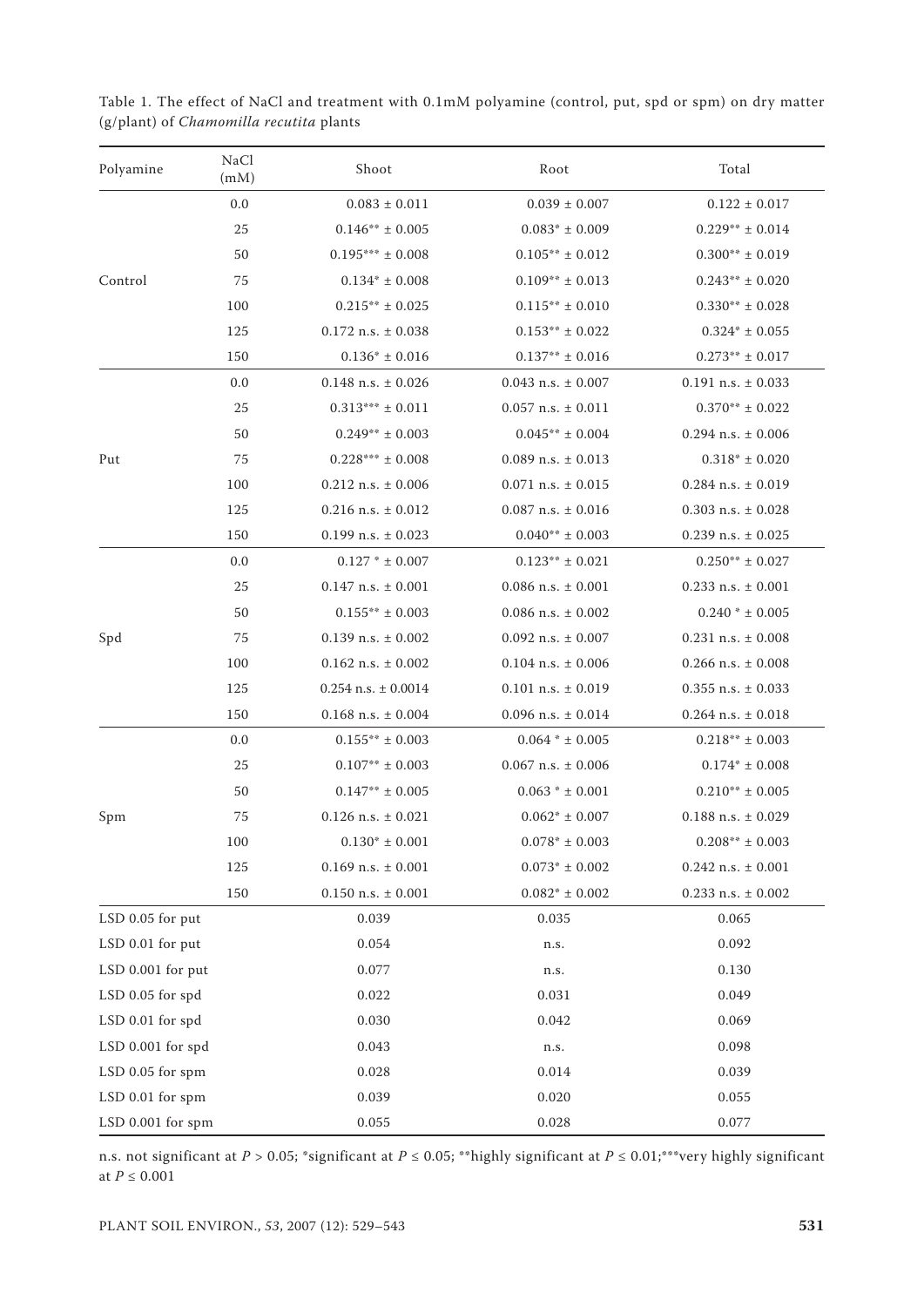| Polyamine         | NaCl<br>(mM) | Shoot                    | Root                     | Total                        |
|-------------------|--------------|--------------------------|--------------------------|------------------------------|
|                   | 0.0          | $0.186 \pm 0.020$        | $0.144 \pm 0.017$        | $0.329 \pm 0.033$            |
|                   | 25           | $0.140$ n.s. $\pm$ 0.003 | $0.092* \pm 0.008$       | $0.232^{*} \pm 0.008$        |
|                   | 50           | $0.137* \pm 0.004$       | $0.089* \pm 0.011$       | $0.226* \pm 0.016$           |
| Control           | 75           | $0.136$ n.s. $\pm 0.016$ | $0.078** \pm 0.002$      | $0.214* \pm 0.017$           |
|                   | 100          | $0.150$ n.s. $\pm$ 0.019 | $0.079* \pm 0.013$       | $0.229$ n.s. $\pm$ 0.030     |
|                   | 125          | $0.165$ n.s. $\pm$ 0.023 | $0.086* \pm 0.013$       | $0.251$ n.s. $\pm$ 0.032     |
|                   | 150          | $0.133$ n.s. $\pm$ 0.026 | $0.107$ n.s. $\pm$ 0.015 | $0.240$ n.s. $\pm$ 0.023     |
|                   | 0.0          | $0.252$ n.s. $\pm$ 0.035 | $0.131$ n.s. $\pm$ 0.003 | $0.383$ n.s. $\pm$ 0.036     |
|                   | 25           | $0.274* \pm 0.039$       | $0.146* \pm 0.016$       | $0.420** \pm 0.031$          |
|                   | 50           | $0.301** \pm 0.032$      | $0.198** \pm 0.021$      | $0.500** \pm 0.047$          |
| Put               | 75           | $0.289* \pm 0.046$       | $0.138^{**} \pm 0.015$   | $0.427* \pm 0.055$           |
|                   | 100          | $0.222* \pm 0.019$       | $0.136$ n.s. $\pm$ 0.021 | $0.358* \pm 0.018$           |
|                   | 125          | $0.266* \pm 0.026$       | $0.127* \pm 0.007$       | $0.392* \pm 0.032$           |
|                   | 150          | $0.239** \pm 0.009$      | $0.139$ n.s. $\pm 0.006$ | $0.378^{\ast\ast} \pm 0.014$ |
|                   | 0.0          | $0.359** \pm 0.034$      | $0.121$ n.s. $\pm$ 0.013 | $0.480* \pm 0.023$           |
|                   | 25           | $0.324* \pm 0.052$       | $0.111$ n.s. $\pm$ 0.020 | $0.435* \pm 0.071$           |
|                   | 50           | $0.278***\pm 0.013$      | $0.108$ n.s. $\pm$ 0.015 | $0.386***$ ± 0.008           |
| Spd               | 75           | $0.297** \pm 0.027$      | $0.112* \pm 0.011$       | $0.409** \pm 0.037$          |
|                   | 100          | $0.235** \pm 0.009$      | $0.102$ n.s. $\pm$ 0.010 | $0.337* \pm 0.012$           |
|                   | 125          | $0.205$ n.s. $\pm 0.048$ | $0.076$ n.s. $\pm$ 0.005 | $0.281$ n.s. $\pm 0.053$     |
|                   | 150          | $0.237* \pm 0.025$       | $0.106$ n.s. $\pm$ 0.023 | $0.343$ n.s. $\pm 0.054$     |
|                   | 0.0          | $0.313$ n.s. $\pm 0.054$ | $0.117$ n.s. $\pm$ 0.017 | $0.430$ n.s. $\pm$ 0.071     |
|                   | 25           | $0.265***\pm0.013$       | $0.114$ n.s. $\pm$ 0.023 | $0.379** \pm 0.033$          |
|                   | 50           | $0.276$ n.s. $\pm$ 0.064 | $0.101$ n.s. $\pm$ 0.010 | $0.377$ n.s. $\pm$ 0.073     |
| Spm               | 75           | $0.192$ n.s. $\pm 0.047$ | $0.073$ n.s. $\pm$ 0.011 | $0.265$ n.s. $\pm$ 0.053     |
|                   | 100          | $0.228** \pm 0.001$      | 0.083 n.s. $\pm$ 0.011   | $0.311* \pm 0.009$           |
|                   | 125          | $0.276* \pm 0.033$       | $0.120$ n.s. $\pm$ 0.010 | $0.396* \pm 0.042$           |
|                   | 150          | $0.159$ n.s. $\pm$ 0.023 | $0.083$ n.s. $\pm$ 0.002 | $0.242$ n.s. $\pm$ 0.024     |
| LSD 0.05 for put  |              | 0.071                    | n.s.                     | 0.100                        |
| LSD 0.01 for put  |              | n.s.                     | n.s.                     | n.s.                         |
| LSD 0.001 for put |              | n.s.                     | n.s                      | n.s.                         |
| LSD 0.05 for spd  |              | n.s.                     | n.s.                     | n.s.                         |
| LSD 0.01 for spd  |              | n.s.                     | n.s.                     | n.s.                         |
| LSD 0.001 for spd |              | n.s.                     | n.s.                     | n.s.                         |
| LSD 0.05 for spm  |              | n.s.                     | 0.044                    | n.s.                         |
| LSD 0.01 for spm  |              | n.s.                     | n.s.                     | n.s.                         |
| LSD 0.001 for spm |              | n.s.                     | n.s.                     | n.s.                         |

Table 2. The effect of NaCl and treatment with 0.1mM polyamine (control, put, spd or spm) on dry matter (g/plant) of *Origanum majorana* plants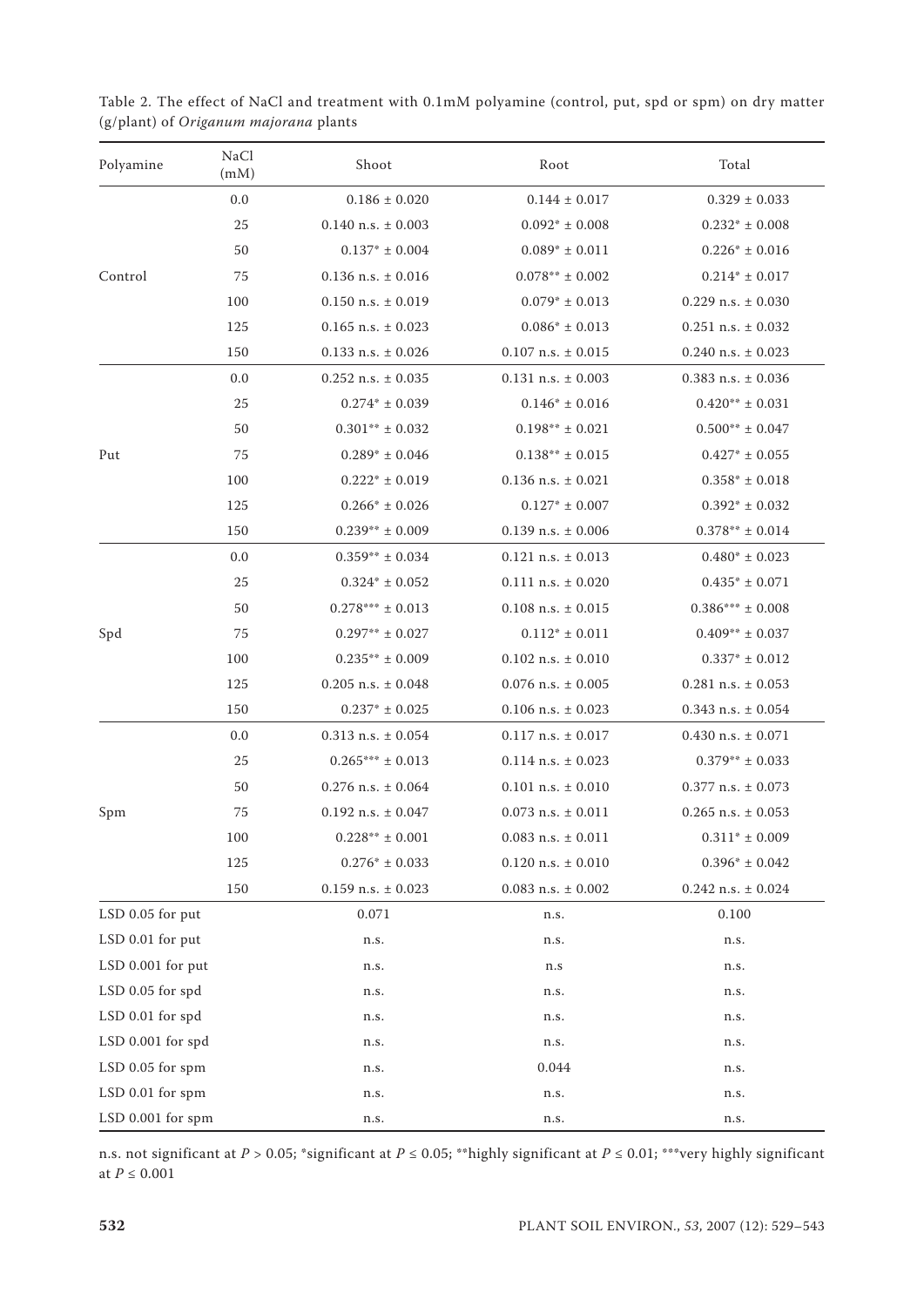

Figure 1. The effect of NaCl and treatment with 0.1mM polyamines (control, put, spd, spm) on dry matter (g/plant) of *Chamomilla recutita* plants

Figure 2. The effect of NaCl and treatment with 0.1mM polyamines (control, put, spd, spm) on dry matter (g/plant) of *Origanum majorana* plants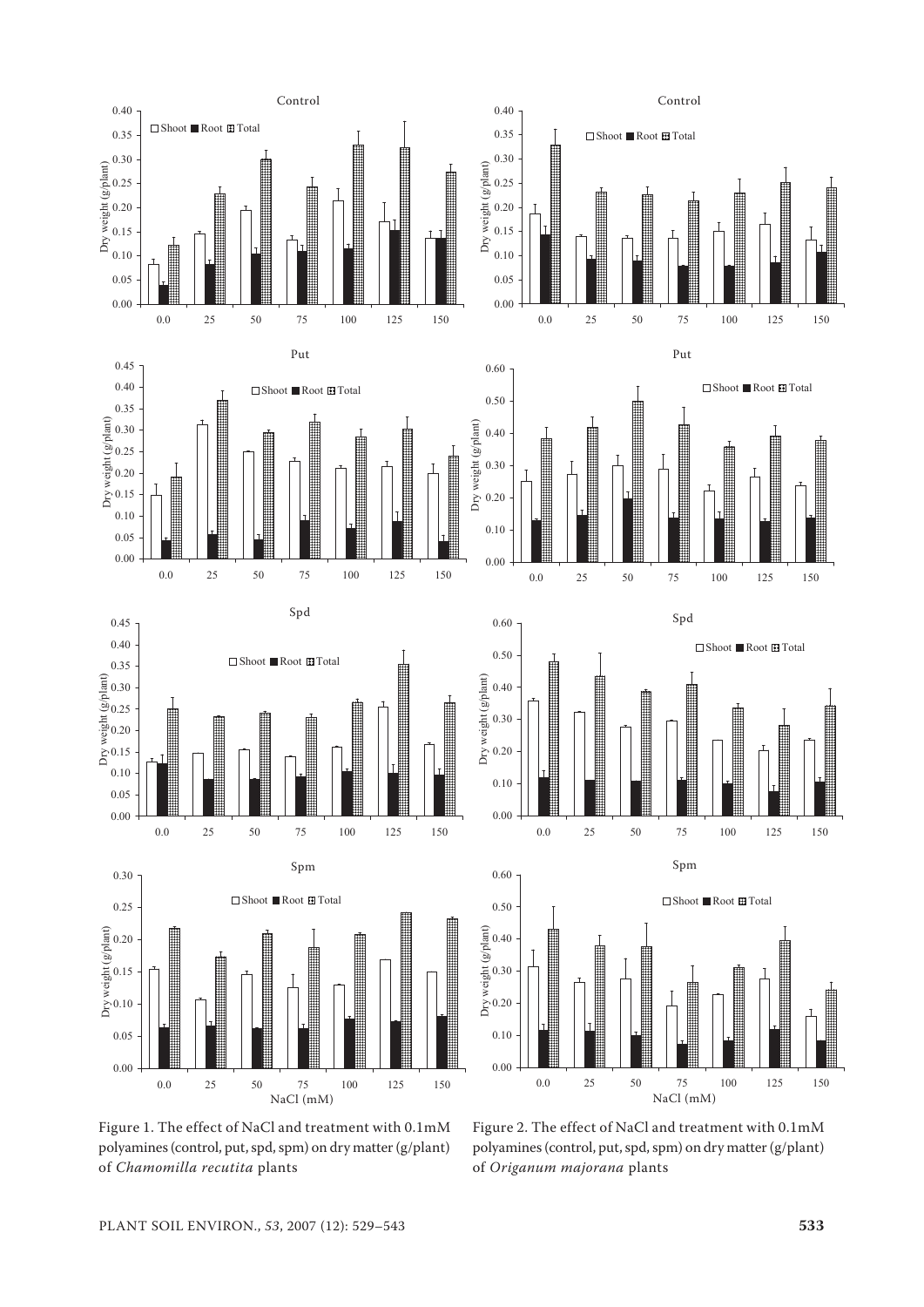| Poly-             | NaCl    | Chamomilla recutita flowers |        |                            | Origanum majorana flowers |  |  |
|-------------------|---------|-----------------------------|--------|----------------------------|---------------------------|--|--|
| amine             | (mM)    | dry matter                  | (%)    | dry matter                 | (%)                       |  |  |
|                   | 0.0     | $35.23 \pm 2.9$             | 100    | $6.26 \pm 0.6$             | 100                       |  |  |
|                   | 25      | $55.43** \pm 1.2$           | 157.34 | 4.51 n.s. $\pm$ 1.0        | 72.04                     |  |  |
|                   | 50      | $50.36* \pm 4.0$            | 142.95 | $8.16$ n.s. $\pm$ 1.2      | 130.35                    |  |  |
| Control           | 75      | 42.16 n.s. $\pm$ 1.2        | 119.67 | 7.33 n.s. $\pm$ 1.0        | 117.09                    |  |  |
|                   | 100     | 38.66 n.s. $\pm$ 1.6        | 109.74 | $7.85$ n.s. $\pm$ 1.7      | 125.40                    |  |  |
|                   | 125     | $26.52$ n.s. $\pm 3.5$      | 75.28  | $10.33* \pm 1.2$           | 165.02                    |  |  |
|                   | 150     | $11.23** \pm 2.4$           | 31.88  | $7.62$ n.s. $\pm$ 0.9      | 121.73                    |  |  |
|                   | $0.0\,$ | 34.57 n.s. $\pm 2.4$        | 98.13  | 6.29 n.s. $\pm$ 1.2        | 100.48                    |  |  |
|                   | $25\,$  | 49.52 n.s. $\pm$ 5.0        | 140.56 | 5.90 n.s. $\pm$ 0.6        | 94.25                     |  |  |
|                   | 50      | 52.00 n.s. $\pm$ 2.3        | 147.60 | $8.71$ n.s. $\pm 1.0$      | 139.14                    |  |  |
| Put               | 75      | 51.25 n.s. $\pm$ 4.6        | 145.47 | $11.35* \pm 0.6$           | 181.31                    |  |  |
|                   | 100     | 41.38 n.s. $\pm$ 4.0        | 117.46 | $11.26$ n.s. $\pm$ 1.2     | 179.87                    |  |  |
|                   | 125     | 33.04 n.s. $\pm$ 1.7        | 93.78  | $10.47$ n.s. $\pm$ 1.2     | 167.25                    |  |  |
|                   | 150     | $23.55^{**} \pm 1.6$        | 66.85  | $9.42$ n.s. $\pm$ 1.2      | 150.48                    |  |  |
|                   | $0.0\,$ | $36.45$ n.s. $\pm$ 1.7      | 103.46 | $13.15** \pm 1.6$          | 210.06                    |  |  |
|                   | 25      | $40.40** \pm 2.9$           | 114.67 | $18.17*** \pm 1.1$         | 290.26                    |  |  |
|                   | 50      | 46.38 n.s. $\pm 2.3$        | 131.65 | $14.47** \pm 0.4$          | 231.15                    |  |  |
| Spd               | 75      | $35.06** \pm 1.1$           | 99.52  | $14.41** \pm 0.5$          | 230.19                    |  |  |
|                   | 100     | $27.50** \pm 1.6$           | 78.06  | 10.23 n.s. $\pm$ 0.6       | 163.42                    |  |  |
|                   | 125     | $25.26$ n.s. $\pm 2.3$      | 71.70  | $9.73$ n.s. $\pm 1.0$      | 155.43                    |  |  |
|                   | 150     | $28.52^{**} \pm 2.1$        | 80.95  | $8.72$ n.s. $\pm$ 0.6      | 139.30                    |  |  |
|                   | 0.0     | 33.48 n.s. $\pm$ 1.8        | 95.03  | $14.39*** \pm 0.5$         | 229.87                    |  |  |
|                   | 25      | $38.11** + 2.3$             | 108.17 | $12.61** \pm 1.3$          | 201.44                    |  |  |
|                   | 50      | 43.52 n.s. $\pm$ 1.6        | 123.53 | $17.55** \pm 1.0$          | 280.35                    |  |  |
| Spm               | $75\,$  | $35.33** \pm 1.1$           | 100.28 | $17.11*** \pm 0.6$         | 273.32                    |  |  |
|                   | 100     | $30.13** \pm 3.4$           | 85.52  | $16.16** \pm 0.5$          | 258.15                    |  |  |
|                   | 125     | $31.28$ n.s. $\pm$ 0.6      | 88.79  | 11.27 n.s. $\pm$ 0.5       | 180.03                    |  |  |
|                   | 150     | $31.63** \pm 2.5$           | 89.78  | $11.28^{\ast\ast} \pm 0.1$ | 180.19                    |  |  |
| LSD 0.05 for put  |         | 9.95                        |        | 2.89                       |                           |  |  |
| LSD 0.01 for put  |         | 13.95                       | 4.06   |                            |                           |  |  |
| LSD 0.001 for put |         | 19.71                       | n.s.   |                            |                           |  |  |
| LSD 0.05 for spd  |         | 6.49                        | 2.27   |                            |                           |  |  |
| LSD 0.01 for spd  |         | 9.09                        | 3.18   |                            |                           |  |  |
| LSD 0.001 for spd |         | 12.85                       |        |                            |                           |  |  |
| LSD 0.05 for Spm  |         | 7.21                        | 2.27   |                            |                           |  |  |
| LSD 0.01 for spm  |         | n.s.                        | 3.19   |                            |                           |  |  |
| LSD 0.001 for spm |         | n.s.                        | 4.50   |                            |                           |  |  |

Table 3. The effect of NaCl and treatment with 0.1mM polyamine (control, put, spd or spm) on dry matter (mg/plant) of both plant flowers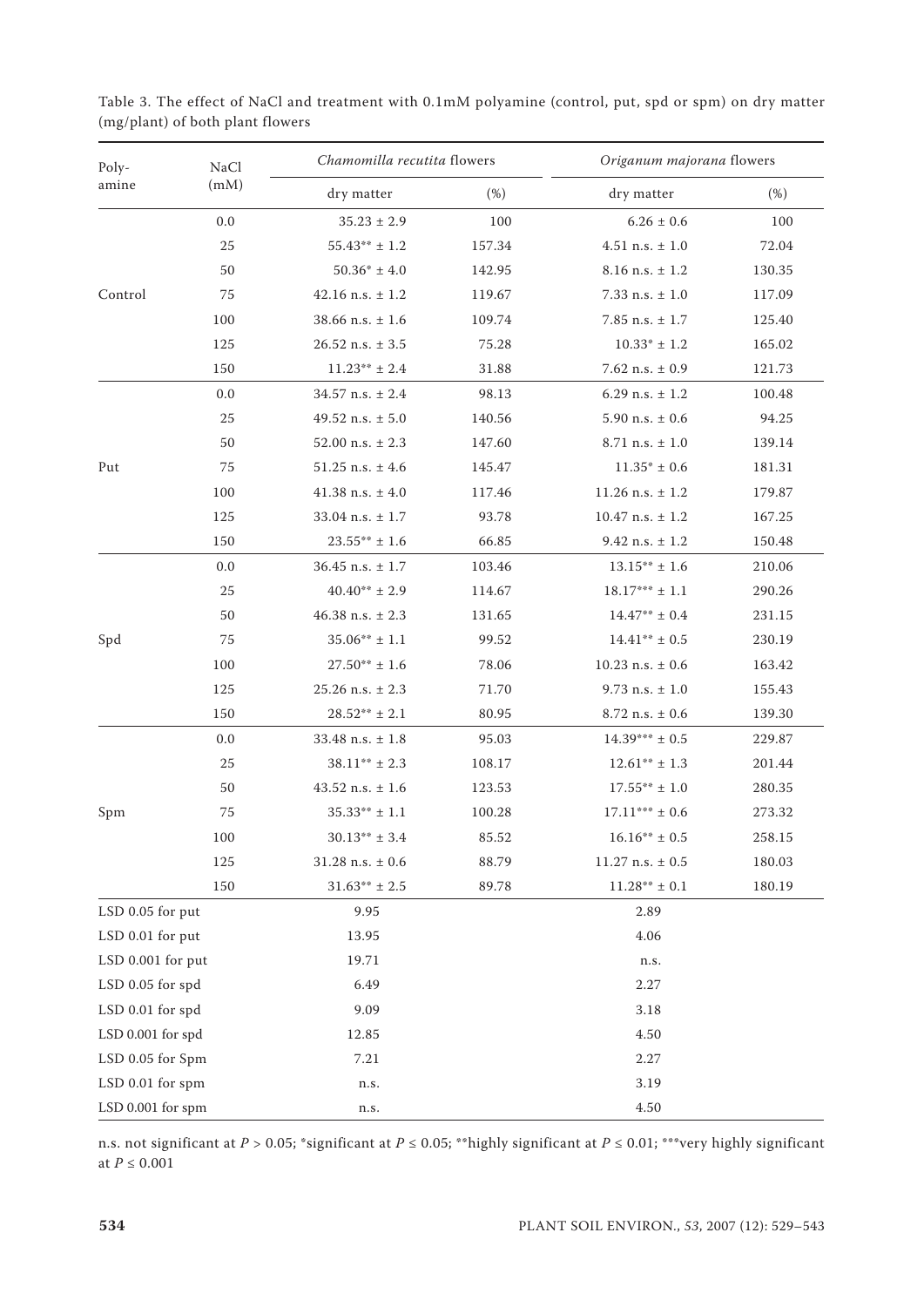| Poly-<br>amine    | NaCl<br>(mM) | Root                       | (%)    | Shoot                    | $(\%)$ | Flowers                  | (%)    |
|-------------------|--------------|----------------------------|--------|--------------------------|--------|--------------------------|--------|
|                   | 0.0          | $0.06 \pm 0.012$           | 100    | $0.06 \pm 0.010$         | 100    | $0.04 \pm 0.0006$        | 100    |
|                   | 25           | $0.07$ n.s. $\pm$ 0.0058   | 116.67 | $0.09$ n.s. $\pm$ 0.023  | 155.56 | $0.09***\pm 0.0058$      | 225.00 |
|                   | 50           | $0.06$ n.s. $\pm$ 0.0033   | 105.56 | $0.09$ n.s. $\pm$ 0.018  | 144.44 | $0.08***\pm 0.0033$      | 208.33 |
| Control           | 75           | $0.05$ n.s. $\pm$ 0.0067   | 88.89  | $0.08$ n.s. $\pm$ 0.010  | 133.33 | $0.08** \pm 0.0058$      | 200.00 |
|                   | 100          | $0.05$ n.s. $\pm$ $0.0013$ | 88.89  | $0.07$ n.s. $\pm$ 0.015  | 122.22 | $0.05***\pm 0.0058$      | 125.00 |
|                   | 125          | $0.05$ n.s. $\pm$ 0.0067   | 88.89  | $0.07$ n.s. $\pm$ 0.0058 | 116.67 | $0.04$ n.s. $\pm$ 0.0006 | 100.00 |
|                   | 150          | $0.05$ n.s. $\pm$ 0.0058   | 83.33  | $0.06$ n.s. $\pm$ 0.0058 | 100.00 | $0.03***\pm 0.0006$      | 75.00  |
|                   | 0.0          | $0.08$ n.s. $\pm$ 0.0067   | 127.78 | $0.11** \pm 0.0067$      | 188.89 | $0.04$ n.s. $\pm$ 0.0006 | 100.00 |
|                   | 25           | $0.11*** \pm 0.0058$       | 183.33 | $0.09$ n.s. $\pm$ 0.0088 | 155.56 | $0.05***\pm 0.0006$      | 125.00 |
|                   | 50           | $0.10** \pm 0.0067$        | 161.11 | $0.08$ n.s. $\pm$ 0.0033 | 127.78 | $0.06** \pm 0.0006$      | 150.00 |
| Put               | 75           | $0.09* \pm 0.0088$         | 144.44 | $0.08$ n.s. $\pm$ 0.0033 | 127.78 | $0.08$ n.s. $\pm$ 0.0058 | 200.00 |
|                   | 100          | $0.08$ n.s. $\pm$ 0.0067   | 138.89 | $0.07$ n.s. $\pm$ 0.010  | 116.67 | $0.05$ n.s. $\pm$ 0.0033 | 133.33 |
|                   | 125          | $0.08^* \pm 0.0033$        | 127.78 | $0.07$ n.s. $\pm$ 0.0058 | 116.67 | $0.04$ n.s. $\pm$ 0.0033 | 108.33 |
|                   | 150          | $0.07^* \pm 0.0067$        | 122.22 | $0.06$ n.s. $\pm$ 0.012  | 105.56 | $0.03$ n.s. $\pm$ 0.0033 | 83.33  |
|                   | 0.0          | $0.09$ n.s. $\pm$ 0.010    | 150.00 | $0.10$ n.s. $\pm$ 0.015  | 172.22 | $0.05** \pm 0.0033$      | 133.33 |
|                   | 25           | $0.09$ n.s. $\pm$ 0.0088   | 144.44 | $0.08$ n.s. $\pm$ 0.0058 | 133.33 | $0.07** \pm 0.0033$      | 166.67 |
|                   | 50           | $0.06$ n.s. $\pm$ 0.0067   | 105.56 | $0.07$ n.s. $\pm$ 0.013  | 122.22 | $0.08$ n.s. $\pm$ 0.0033 | 191.67 |
| Spd               | 75           | $0.06$ n.s. $\pm$ 0.071    | 100.00 | $0.07$ n.s. $\pm$ 0.010  | 116.67 | $0.08$ n.s. $\pm$ 0.0058 | 200.00 |
|                   | 100          | $0.06$ n.s. $\pm$ 0.0058   | 100.00 | $0.07$ n.s. $\pm$ 0.0007 | 111.11 | $0.07** \pm 0.0033$      | 183.33 |
|                   | 125          | $0.06$ n.s. $\pm$ 0.010    | 100.00 | $0.07$ n.s. $\pm$ 0.0033 | 111.11 | $0.05** \pm 0.0033$      | 133.33 |
|                   | 150          | $0.06$ n.s. $\pm$ 0.0088   | 94.44  | $0.06$ n.s. $\pm$ 0.0067 | 105.56 | $0.04** \pm 0.0033$      | 108.33 |
|                   | 0.0          | $0.09$ n.s. $\pm$ 0.0067   | 144.44 | $0.09 * ± 0.0058$        | 150.00 | $0.06** \pm 0.0033$      | 141.67 |
|                   | 25           | $0.08$ n.s. $\pm$ 0.0067   | 138.89 | $0.08$ n.s. $\pm$ 0.0058 | 133.33 | $0.06***\pm 0.0033$      | 141.67 |
|                   | 50           | $0.08$ n.s. $\pm$ 0.0067   | 127.78 | $0.08$ n.s. $\pm$ 0.0033 | 127.78 | $0.07$ n.s. $\pm$ 0.0033 | 183.33 |
| Spm               | 75           | $0.07$ n.s. $\pm$ 0.0088   | 122.22 | $0.08$ n.s. $\pm$ 0.0088 | 127.78 | $0.09$ n.s. $\pm$ 0.0058 | 225.00 |
|                   | 100          | $0.07$ n.s. $\pm$ 0.0058   | 116.67 | $0.07$ n.s. $\pm$ 0.0058 | 116.67 | $0.05$ n.s. $\pm$ 0.0058 | 125.00 |
|                   | 125          | $0.06$ n.s. $\pm$ 0.0067   | 105.56 | $0.06$ n.s. $\pm$ 0.0058 | 100.00 | $0.04$ n.s. $\pm$ 0.0033 | 108.33 |
|                   | 150          | $0.06$ n.s. $\pm$ 0.010    | 100.00 | $0.06$ n.s. $\pm$ 0.0033 | 94.44  | $0.03$ n.s. $\pm$ 0.0033 | 83.33  |
| LSD 0.05 for put  |              | 0.022                      |        | n.s.                     |        | 0.005                    |        |
| LSD 0.01 for put  |              | 0.030                      |        | n.s.                     |        | 0.008                    |        |
| LSD 0.001 for put |              | n.s.                       |        | n.s.                     |        | 0.011                    |        |
| LSD 0.05 for spd  |              | n.s.                       |        | n.s.                     |        | 0.011                    |        |
| LSD 0.01 for spd  |              | n.s.                       |        | n.s.                     |        | 0.016                    |        |
| LSD 0.001 for spd |              | n.s.                       |        | n.s.                     |        | 0.022                    |        |
| LSD 0.05 for spm  |              | n.s.                       |        | n.s.                     |        | 0.011                    |        |
| LSD 0.01 for spm  |              | n.s.                       |        | n.s.                     |        | 0.015                    |        |
| LSD 0.001 for spm |              | n.s.                       |        | n.s.                     |        | 0.021                    |        |

Table 4. The effect of NaCl and treatment with 0.1mM polyamine (control, put, spd or spm) on oil content (mg/g dm) of *Chamomilla recutita* plants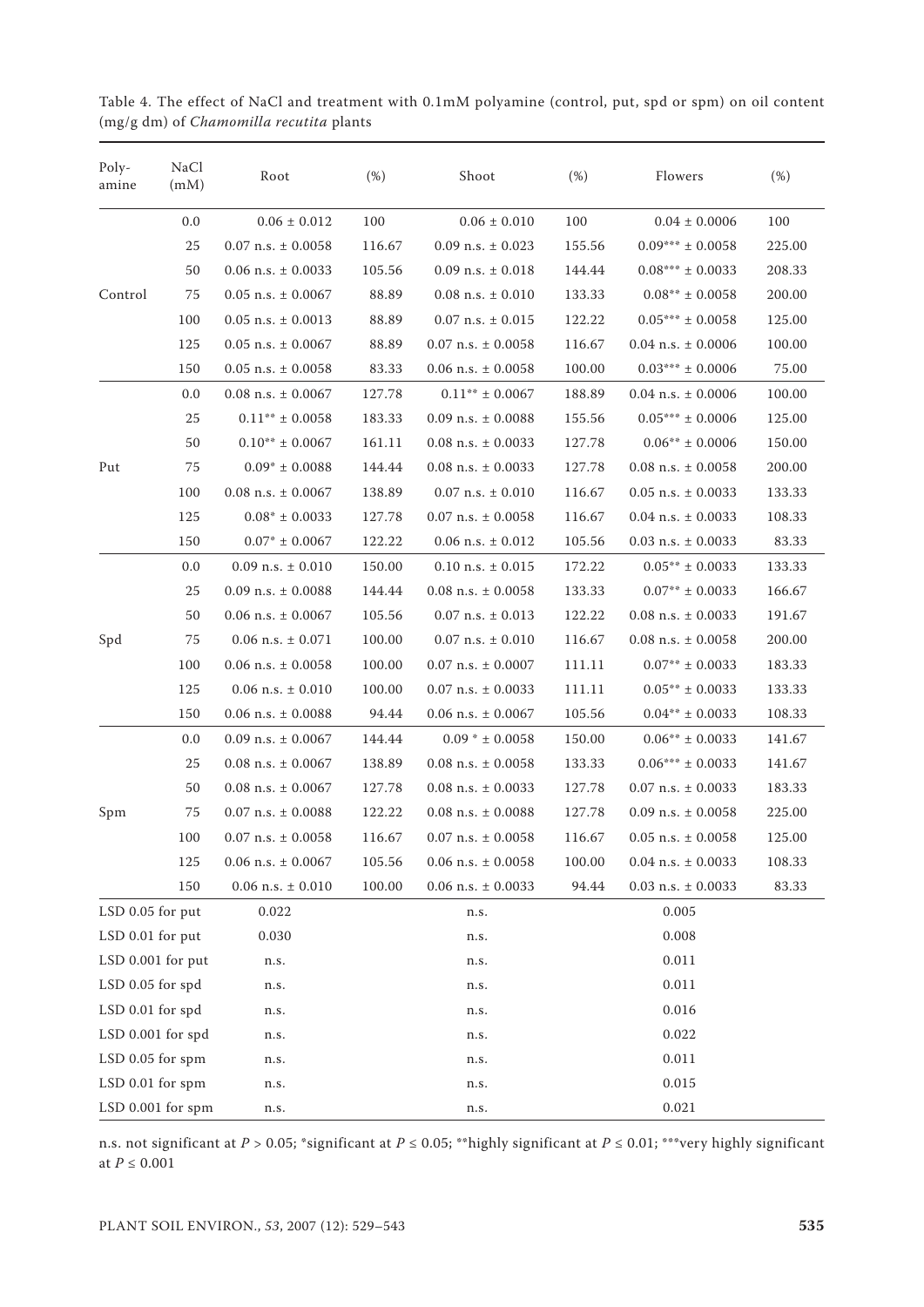









Figure 3. The effect of NaCl and treatment with 0.1mM polyamines (control, put, spd, spm) on dry matter (mg/plant) of *Chamomilla recutita* and *Origanum majorana* flowers

Figure 4. The effect of NaCl and treatment with 0.1mM polyamines (control, put, spd, spm) on oil content (mg/g dw) of *Chamomilla recutita* plants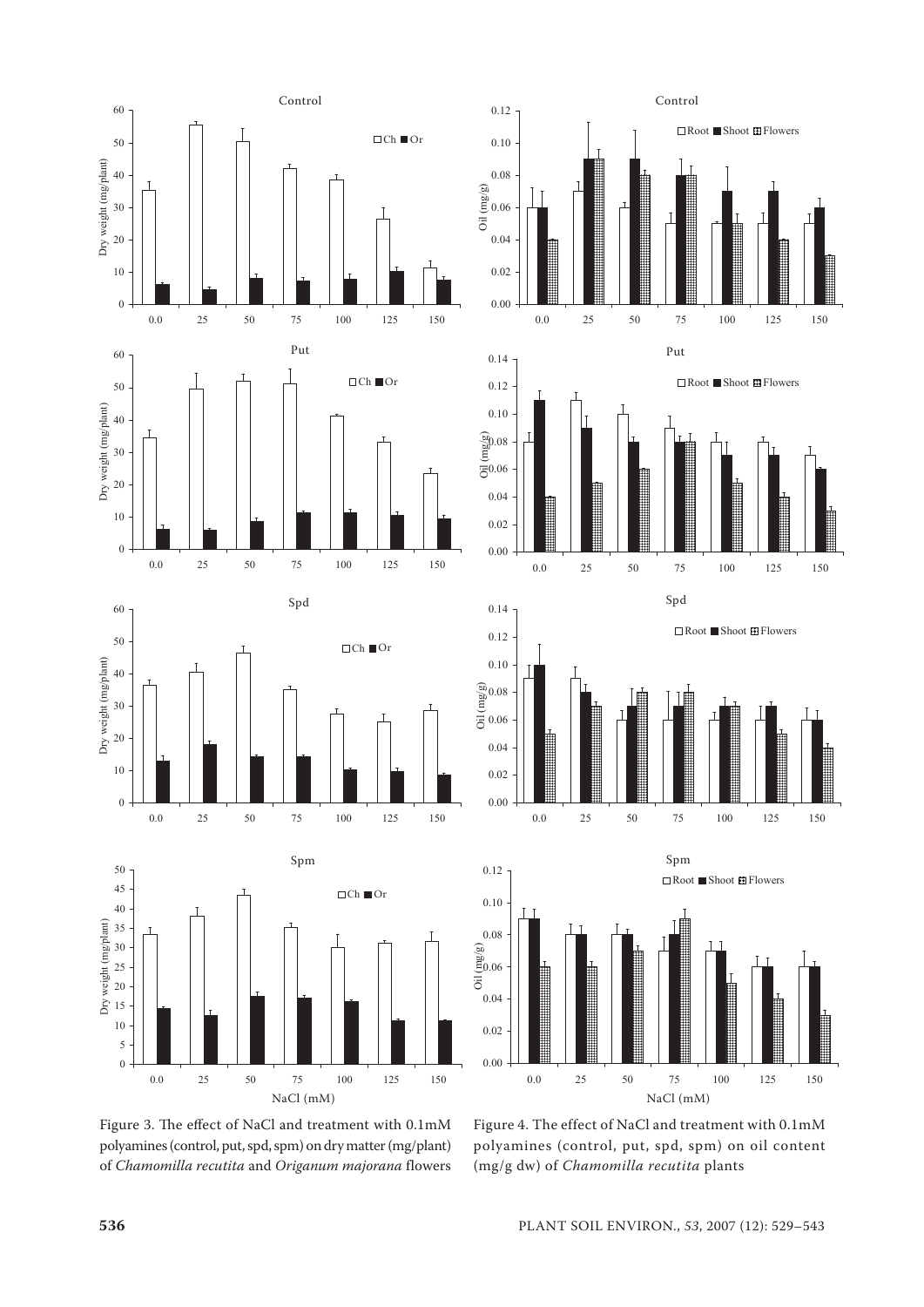| Poly-<br>amine    | NaCl<br>(mM) | Root                     | (%)    | Shoot                        | (%)    | Flowers                   | $(\%)$ |
|-------------------|--------------|--------------------------|--------|------------------------------|--------|---------------------------|--------|
|                   | 0.0          | $0.128 \pm 0.004$        | 100    | $0.237 \pm 0.006$            | 100    | $0.059 \pm 0.0027$        | 100    |
|                   | 25           | $0.129$ n.s. $\pm$ 0.002 | 100.78 | $0.369*** \pm 0.003$         | 155.70 | $0.038** \pm 0.0023$      | 64.41  |
|                   | 50           | $0.144$ n.s. $\pm$ 0.016 | 112.50 | $0.331*** \pm 0.004$         | 139.66 | $0.045$ n.s. $\pm$ 0.0069 | 76.27  |
| Control           | 75           | $0.140$ n.s. $\pm$ 0.005 | 109.38 | $0.324*** \pm 0.007$         | 136.71 | $0.053$ n.s. $\pm$ 0.0035 | 89.83  |
|                   | 100          | $0.090* \pm 0.011$       | 70.31  | $0.321*** \pm 0.008$         | 135.44 | $0.025*** \pm 0.0021$     | 42.37  |
|                   | 125          | $0.072*** \pm 0.004$     | 56.25  | $0.316** \pm 0.012$          | 133.33 | $0.020***\pm 0.0039$      | 33.90  |
|                   | 150          | $0.055*** \pm 0.007$     | 42.97  | $0.153* \pm 0.021$           | 64.56  | $0.032** \pm 0.0062$      | 54.24  |
|                   | 0.0          | $0.139$ n.s. $\pm 0.012$ | 108.59 | $0.283** \pm 0.008$          | 119.41 | $0.124** + 0.0120$        | 210.17 |
|                   | 25           | $0.170***\pm0.002$       | 132.81 | $0.354* \pm 0.003$           | 149.37 | $0.087** \pm 0.0070$      | 147.46 |
|                   | 50           | $0.206** \pm 0.022$      | 160.94 | $0.266** \pm 0.008$          | 112.24 | $0.084** \pm 0.0061$      | 142.37 |
| Put               | 75           | $0.117** \pm 0.003$      | 91.41  | $0.251** \pm 0.014$          | 105.91 | $0.028** \pm 0.0030$      | 47.46  |
|                   | 100          | $0.063* \pm 0.002$       | 49.22  | $0.179***$ ± 0.006           | 75.53  | $0.025$ n.s. $\pm$ 0.0026 | 42.37  |
|                   | 125          | $0.052** \pm 0.002$      | 40.63  | $0.164*** \pm 0.007$         | 69.20  | $0.021$ n.s. $\pm 0.0049$ | 35.59  |
|                   | 150          | $0.037* \pm 0.001$       | 28.91  | $0.072* \pm 0.007$           | 30.38  | $0.011* \pm 0.0006$       | 18.64  |
|                   | 0.0          | $0.146$ n.s. $\pm 0.014$ | 114.06 | $0.402***\pm 0.004$          | 169.62 | $0.094** \pm 0.0078$      | 159.32 |
|                   | 25           | $0.161** \pm 0.005$      | 125.78 | $0.458***$ ± 0.006           | 193.25 | $0.029$ n.s. $\pm 0.0060$ | 49.15  |
|                   | 50           | $0.215** \pm 0.003$      | 167.97 | $0.444*** \pm 0.007$         | 187.34 | $0.027$ n.s. $\pm$ 0.0055 | 45.76  |
| Spd               | 75           | $0.163$ n.s. $\pm 0.014$ | 127.34 | $0.442***\pm 0.008$          | 186.50 | $0.019** \pm 0.0038$      | 32.20  |
|                   | 100          | $0.144* \pm 0.012$       | 112.50 | $0.438** \pm 0.020$          | 184.81 | $0.018$ n.s. $\pm$ 0.0064 | 30.51  |
|                   | 125          | $0.128** \pm 0.007$      | 100.00 | 0.353 n.s. $\pm$ 0.011       | 148.95 | $0.014$ n.s. $\pm$ 0.0035 | 23.73  |
|                   | 150          | $0.126*** \pm 0.003$     | 98.44  | $0.449*** \pm 0.007$         | 189.45 | $0.026$ n.s. $\pm 0.0068$ | 44.07  |
|                   | 0.0          | $0.248***\pm0.009$       | 193.75 | $0.509*** \pm 0.002$         | 214.77 | $0.081$ n.s. $\pm 0.0094$ | 137.29 |
|                   | 25           | $0.247*** \pm 0.006$     | 192.97 | $0.492*** \pm 0.004$         | 207.59 | $0.075** \pm 0.0088$      | 127.12 |
|                   | 50           | $0.242** \pm 0.007$      | 189.06 | $0.467*** \pm 0.009$         | 197.05 | $0.056$ n.s. $\pm$ 0.0080 | 94.92  |
| Spm               | 75           | $0.240** \pm 0.024$      | 187.50 | $0.446** \pm 0.027$          | 188.19 | $0.047$ n.s. $\pm$ 0.0084 | 79.66  |
|                   | 100          | $0.238^{***}\pm 0.005$   | 185.94 | $0.437*** \pm 0.003$         | 184.39 | $0.039 * \pm 0.0053$      | 66.10  |
|                   | 125          | $0.220***\pm 0.003$      | 171.88 | $0.387^{\ast\ast} \pm 0.007$ | 163.29 | $0.022$ n.s. $\pm$ 0.0050 | 37.29  |
|                   | 150          | $0.192^{***}\pm 0.005$   | 150.00 | $0.396*** \pm 0.008$         | 167.09 | $0.025$ n.s. $\pm$ 0.0052 | 42.37  |
| LSD 0.05 for put  |              | 0.007                    |        | 0.022                        |        | 0.013                     |        |
| LSD 0.01 for put  |              | 0.009                    |        | 0.030                        |        | 0.018                     |        |
| LSD 0.001 for put |              | 0.013                    |        | 0.043                        |        | 0.026                     |        |
| LSD 0.05 for spd  |              | 0.024                    |        | 0.031                        |        | 0.013                     |        |
| LSD 0.01 for spd  |              | 0.034                    |        | 0.043                        |        | 0.019                     |        |
| LSD 0.001 for spd |              | 0.048                    |        | 0.061                        |        | 0.026                     |        |
| LSD 0.05 for spm  |              | 0.033                    |        | 0.039                        |        | 0.021                     |        |
| LSD 0.01 for spm  |              | 0.047                    |        | 0.054                        |        | 0.029                     |        |
| LSD 0.001 for spm |              | 0.066                    |        | 0.077                        |        | 0.041                     |        |

Table 5. The effect of NaCl and treatment with 0.1mM polyamine (control, put, spd or spm) on oil content (mg/g dm) of *Origanum majorana* plants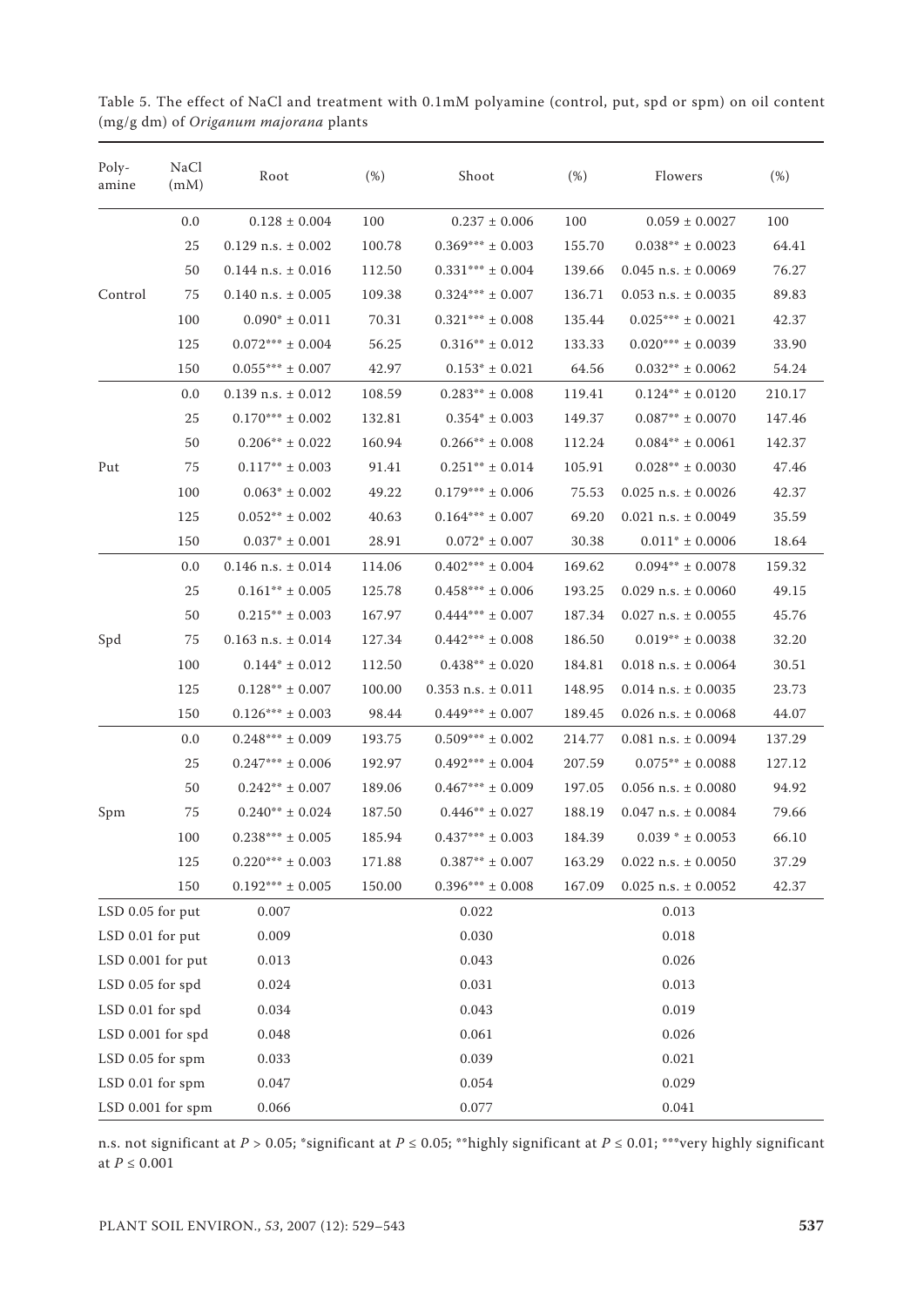| Poly-<br>amine             | NaCl<br>(mM) | Root                      | (%)    | Shoot                            | (%)    | Flowers                       | (%)    |
|----------------------------|--------------|---------------------------|--------|----------------------------------|--------|-------------------------------|--------|
|                            | 0.0          | $0.041 \pm 0.0018$        | 100    | $0.225 \pm 0.0084$               | 100    | $0.459 \pm 0.0073$            | 100    |
|                            | 25           | $0.054* \pm 0.0030$       | 131.97 | $0.228$ n.s. $\pm$ 0.0012        | 101.18 | $0.545***$ ± 0.0040           | 118.82 |
|                            | 50           | $0.060*** \pm 0.0012$     | 147.54 | $0.230$ n.s. $\pm 0.0018$        | 101.92 | $0.494** \pm 0.0032$          | 107.70 |
| Control                    | 75           | $0.052** \pm 0.0023$      | 128.69 | $0.197* \pm 0.0012$              | 87.28  | $0.445$ n.s. $\pm$ 0.0033     | 97.09  |
|                            | 100          | $0.050** \pm 0.0012$      | 122.95 | $0.190** \pm 0.0026$             | 84.47  | $0.376***$ ± 0.0026           | 81.98  |
|                            | 125          | $0.033* \pm 0.0022$       | 80.33  | $0.188** \pm 0.0015$             | 83.28  | $0.319*** \pm 0.0012$         | 69.62  |
|                            | 150          | $0.024** + 0.0025$        | 59.02  | $0.178** \pm 0.0006$             | 78.99  | $0.315*** \pm 0.0018$         | 68.60  |
|                            | 0.0          | $0.042$ n.s. $\pm$ 0.0038 | 102.46 | $0.216$ n.s. $\pm$ 0.0017        | 95.86  | $0.486* \pm 0.0060$           | 105.96 |
|                            | 25           | $0.058$ n.s. $\pm$ 0.0017 | 142.62 | $0.257***$ ± 0.0019              | 113.91 | $0.576** \pm 0.0035$          | 125.58 |
|                            | 50           | $0.068** \pm 0.0018$      | 168.03 | $0.283***$ ± 0.0026              | 125.59 | $0.555***$ ± 0.0039           | 120.93 |
| Put                        | 75           | $0.082***\pm0.0018$       | 200.82 | $0.244*** \pm 0.0018$            | 108.14 | $0.469^{**} \pm 0.0026$       | 102.25 |
|                            | 100          | $0.066***\pm0.0018$       | 163.11 | $0.235***$ ± 0.0009              | 104.44 | $0.412***\pm 0.0015$          | 89.90  |
|                            | 125          | $0.037$ n.s. $\pm 0.0019$ | 90.16  | $0.214*** \pm 0.0018$            | 94.82  | $0.345*** \pm 0.0023$         | 75.29  |
|                            | 150          | $0.031$ n.s. $\pm 0.0018$ | 77.05  | $0.206*** \pm 0.0015$            | 91.42  | $0.301** \pm 0.0017$          | 65.63  |
|                            | 0.0          | $0.046* + 0.0009$         | 113.93 | $0.208$ n.s. $\pm 0.0015$        | 92.16  | $0.436* \pm 0.0023$           | 95.13  |
|                            | 25           | $0.047$ n.s. $\pm$ 0.0045 | 114.75 | $0.193*** \pm 0.0015$            | 85.50  | $0.561* \pm 0.0017$           | 122.31 |
|                            | 50           | $0.049** \pm 0.0012$      | 120.49 | $0.183***$ ± 0.0020              | 81.36  | $0.553***$ ± 0.0026           | 120.64 |
| Spd                        | 75           | $0.036** \pm 0.0012$      | 87.70  | $0.206$ n.s. $\pm 0.0039$        | 91.27  | $0.482***$ ± 0.0030           | 105.01 |
|                            | 100          | $0.026***\pm0.0018$       | 64.75  | $0.222*** \pm 0.0015$            | 98.52  | $0.424*** \pm 0.0027$         | 92.51  |
|                            | 125          | $0.023* \pm 0.0015$       | 56.56  | $0.212*** \pm 0.0009$            | 93.93  | $0.404*** \pm 0.0018$         | 88.15  |
|                            | 150          | $0.021$ n.s. $\pm$ 0.0009 | 52.46  | $0.192* \pm 0.0038$              | 85.06  | $0.351*** \pm 0.0029$         | 76.53  |
|                            | 0.0          | $0.036$ n.s. $\pm 0.0025$ | 88.52  | $0.196* \pm 0.0035$              | 87.13  | $0.432* \pm 0.0018$           | 94.26  |
|                            | 25           | $0.039* \pm 0.0035$       | 95.08  | $0.179*** \pm 0.0015$            | 79.59  | $0.581***$ ± 0.0026           | 126.60 |
|                            | 50           | $0.044* \pm 0.0057$       | 109.02 | $0.202***\pm 0.0024$             | 89.50  | $0.564***$ ± 0.0026           | 122.89 |
| Spm                        | 75           | $0.048$ n.s. $\pm$ 0.0015 | 117.21 | $0.207** \pm 0.0015$             | 91.72  | $0.424** \pm 0.0021$          | 92.44  |
|                            | 100          | $0.057* \pm 0.0020$       |        | $139.34$ 0.196 n.s. $\pm$ 0.0024 | 86.83  | $0.411^{***}\pm 0.0012$       | 89.53  |
|                            | 125          | $0.040* \pm 0.0012$       | 97.54  | $0.186$ n.s. $\pm$ 0.0015        | 82.69  | $0.373***$ ± 0.0027           | 81.25  |
|                            | 150          | $0.023$ n.s. $\pm$ 0.0012 | 56.56  | $0.180$ n.s. $\pm$ 0.0012        | 79.88  | $0.326^{\ast\ast} \pm 0.0015$ | 71.00  |
| LSD 0.05 for put           |              | 0.005                     |        | 0.005                            |        | 0.010                         |        |
| LSD 0.01 for put           |              | 0.007                     |        | 0.007                            |        | 0.015                         |        |
| LSD 0.001 for put<br>0.010 |              |                           |        | 0.010                            |        | 0.021                         |        |
| LSD 0.05 for spd           |              | 0.007                     |        | 0.008                            |        | 0.008                         |        |
| LSD 0.01 for spd           |              | 0.010                     |        | 0.011                            |        | 0.011                         |        |
| LSD 0.001 for spd<br>0.014 |              |                           |        | 0.016                            |        | 0.016                         |        |
| LSD 0.05 for spm<br>0.009  |              |                           |        | 0.006                            |        | 0.010                         |        |
| LSD 0.01 for spm           |              | 0.013                     |        | 0.008                            |        | 0.014                         |        |
| LSD 0.001 for spm          |              | 0.018                     |        | 0.012                            |        | 0.020                         |        |

Table 6. The effect of NaCl and treatment with 0.1mM polyamine (control, put, spd or spm) on flavonoids content (mg/g dm) of *Chamomilla recutita* plants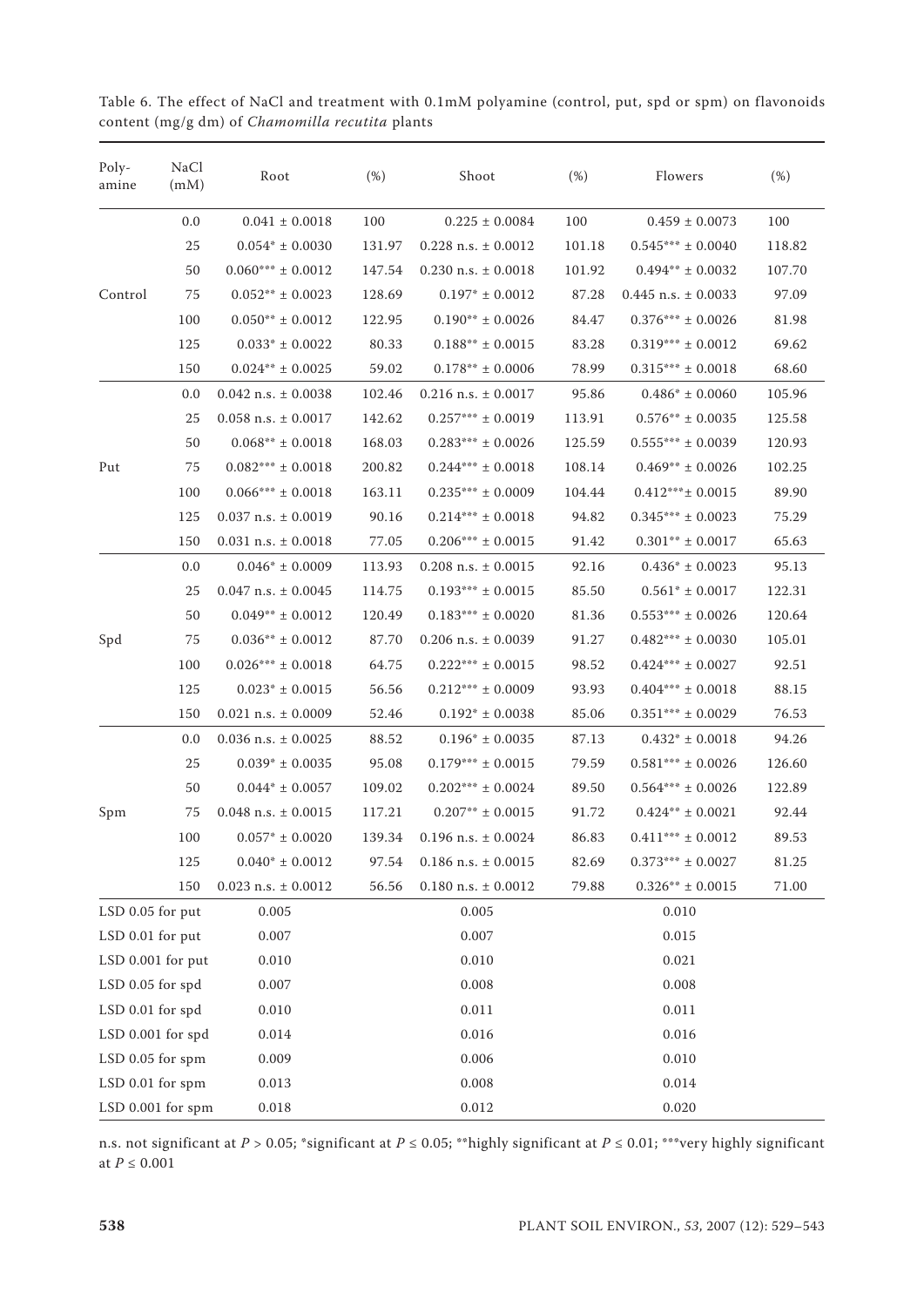

Figure 5. The effect of NaCl and treatment with 0.1mM polyamines (control, put, spd, spm) on oil content (mg/g dw) of *Origanum majorana* plants

Figure 6. The effect of NaCl and treatment with 0.1mM polyamines (control, put, spd, spm) on flavonoid content (mg/g dw) of *Chamomilla recutita* plants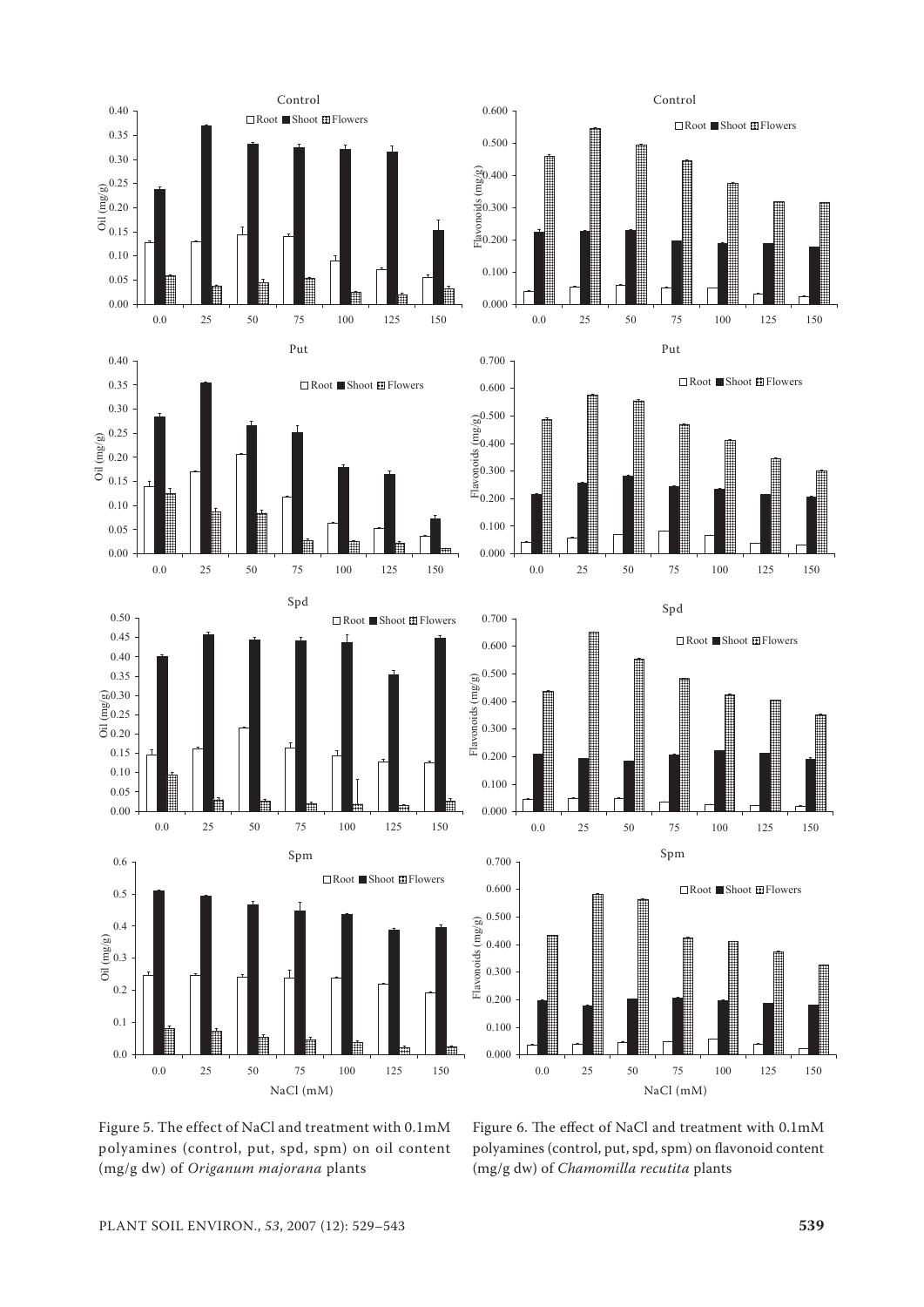| Poly-<br>amine    | NaCl<br>(mM) | Root                     | (%)    | Shoot                    | (%)    | Flowers                  | $(\%)$ |
|-------------------|--------------|--------------------------|--------|--------------------------|--------|--------------------------|--------|
|                   | 0.0          | $0.590 \pm 0.045$        | 100    | $2.581 \pm 0.18$         | 100    | $1.108 \pm 0.005$        | 100    |
|                   | 25           | $0.412* \pm 0.004$       | 69.83  | $2.574$ n.s. $\pm$ 0.14  | 99.73  | $1.310** \pm 0.007$      | 118.23 |
|                   | 50           | $0.344** \pm 0.011$      | 58.31  | $2.877$ n.s. $\pm$ 0.058 | 111.47 | $1.511*** \pm 0.011$     | 136.37 |
| Control           | 75           | $0.388** \pm 0.023$      | 65.76  | $2.762$ n.s. $\pm$ 0.076 | 107.01 | $1.638*** \pm 0.015$     | 147.83 |
|                   | 100          | $0.508$ n.s. $\pm$ 0.035 | 86.10  | $2.975$ n.s. $\pm$ 0.074 | 115.27 | $1.968***\pm0.009$       | 177.62 |
|                   | 125          | $0.472$ n.s. $\pm 0.041$ | 80.00  | $2.322$ n.s. $\pm$ 0.029 | 89.97  | $1.789*** \pm 0.015$     | 161.46 |
|                   | 150          | $0.293** \pm 0.021$      | 49.66  | $1.396** \pm 0.24$       | 54.09  | $1.598*** \pm 0.013$     | 144.22 |
|                   | 0.0          | $0.593$ n.s. $\pm$ 0.034 | 100.51 | 3.021 n.s. $\pm$ 0.075   | 117.05 | $1.117$ n.s. $\pm$ 0.023 | 100.81 |
|                   | 25           | $1.006*** \pm 0.037$     | 170.51 | $3.108* \pm 0.11$        | 120.42 | $2.139*** \pm 0.011$     | 193.05 |
|                   | 50           | $1.033*** \pm 0.010$     | 175.08 | $3.149* \pm 0.067$       | 122.01 | $2.817*** \pm 0.013$     | 254.24 |
| Put               | 75           | $1.024*** \pm 0.032$     | 173.56 | $3.330** \pm 0.031$      | 129.02 | $3.200***\pm0.012$       | 288.81 |
|                   | 100          | $0.926***\pm0.024$       | 156.95 | $3.329** \pm 0.036$      | 128.98 | $3.286***$ ± 0.026       | 296.57 |
|                   | 125          | $0.682** \pm 0.004$      | 115.59 | $3.356*** \pm 0.017$     | 130.03 | $2.322***$ ± 0.014       | 209.57 |
|                   | 150          | $0.592***\pm0.014$       | 100.34 | $3.336*** \pm 0.050$     | 129.25 | $2.078***\pm0.019$       | 187.55 |
|                   | 0.0          | $0.647$ n.s. $\pm$ 0.010 | 109.66 | $2.778$ n.s. $\pm$ 0.13  | 107.63 | $1.114$ n.s. $\pm$ 0.015 | 100.54 |
|                   | 25           | $0.750** \pm 0.058$      | 127.12 | $2.791$ n.s. $\pm 0.068$ | 108.14 | $2.666*** \pm 0.032$     | 240.61 |
|                   | 50           | $0.817*** \pm 0.029$     | 138.47 | $2.799$ n.s. $\pm$ 0.11  | 108.45 | $2.921*** \pm 0.021$     | 263.63 |
| Spd               | 75           | $0.605** \pm 0.031$      | 102.54 | $2.669$ n.s. $\pm$ 0.036 | 103.41 | $3.181*** \pm 0.016$     | 287.09 |
|                   | 100          | $0.479$ n.s. $\pm 0.042$ | 81.19  | $2.530** \pm 0.073$      | 98.02  | $2.811*** \pm 0.036$     | 253.70 |
|                   | 125          | $0.471$ n.s. $\pm$ 0.016 | 79.83  | $2.486$ n.s. $\pm$ 0.10  | 96.32  | $2.422*** \pm 0.043$     | 218.59 |
|                   | 150          | $0.418* \pm 0.026$       | 70.85  | $2.377* \pm 0.25$        | 92.10  | $2.265*** \pm 0.024$     | 204.42 |
|                   | 0.0          | $0.652$ n.s. $\pm$ 0.021 | 110.51 | $2.820$ n.s. $\pm$ 0.15  | 109.26 | $1.223$ n.s. $\pm$ 0.051 | 110.38 |
|                   | 25           | $0.888***$ ± 0.008       | 150.51 | $2.665$ n.s. $\pm$ 0.15  | 103.25 | $3.295*** \pm 0.033$     | 297.38 |
|                   | 50           | $0.879***$ ± 0.045       | 148.98 | $2.794$ n.s. $\pm$ 0.17  | 108.25 | $3.303***$ ± 0.024       | 298.10 |
| Spm               | 75           | $0.728** \pm 0.051$      | 123.39 | $2.729$ n.s. $\pm$ 0.12  | 105.73 | $3.845*** \pm 0.041$     | 347.02 |
|                   | 100          | $0.592$ n.s. $\pm 0.017$ | 100.34 | $2.521$ n.s. $\pm$ 0.19  | 97.68  | $2.731*** \pm 0.038$     | 246.48 |
|                   | 125          | $0.588* \pm 0.015$       | 99.66  | $2.263$ n.s. $\pm$ 0.10  | 87.68  | $2.634*** \pm 0.038$     | 237.73 |
|                   | 150          | $0.457** \pm 0.019$      | 77.46  | $2.134^{*} \pm 0.10$     | 82.68  | $2.313*** \pm 0.008$     | 208.75 |
| LSD 0.05 for put  |              | 0.086                    |        | 0.267                    |        | 0.040                    |        |
| LSD 0.01 for put  |              | 0.121                    |        | 0.372                    |        | 0.056                    |        |
| LSD 0.001 for put |              | 0.170                    |        | 0.526                    |        | 0.079                    |        |
| LSD 0.05 for spd  |              | 0.121                    |        | n.s.                     |        | 0.050                    |        |
| LSD 0.01 for spd  |              | 0.169                    |        | n.s.                     |        | 0.071                    |        |
| LSD 0.001 for spd |              | 0.240                    |        | n.s.                     |        | 0.080                    |        |
| LSD 0.05 for spm  |              | 0.079                    |        | 0.389                    |        | 0.092                    |        |
| LSD 0.01 for spm  |              | 0.110                    |        | n.s.                     |        | 0.130                    |        |
| LSD 0.001 for spm |              | 0.156                    |        | n.s.                     |        | 0.183                    |        |

Table 7. The effect of NaCl and treatment with 0.1mM polyamine (control, put, spd or spm) on flavonoids content (mg/g dm) of *Origanum majorana* plants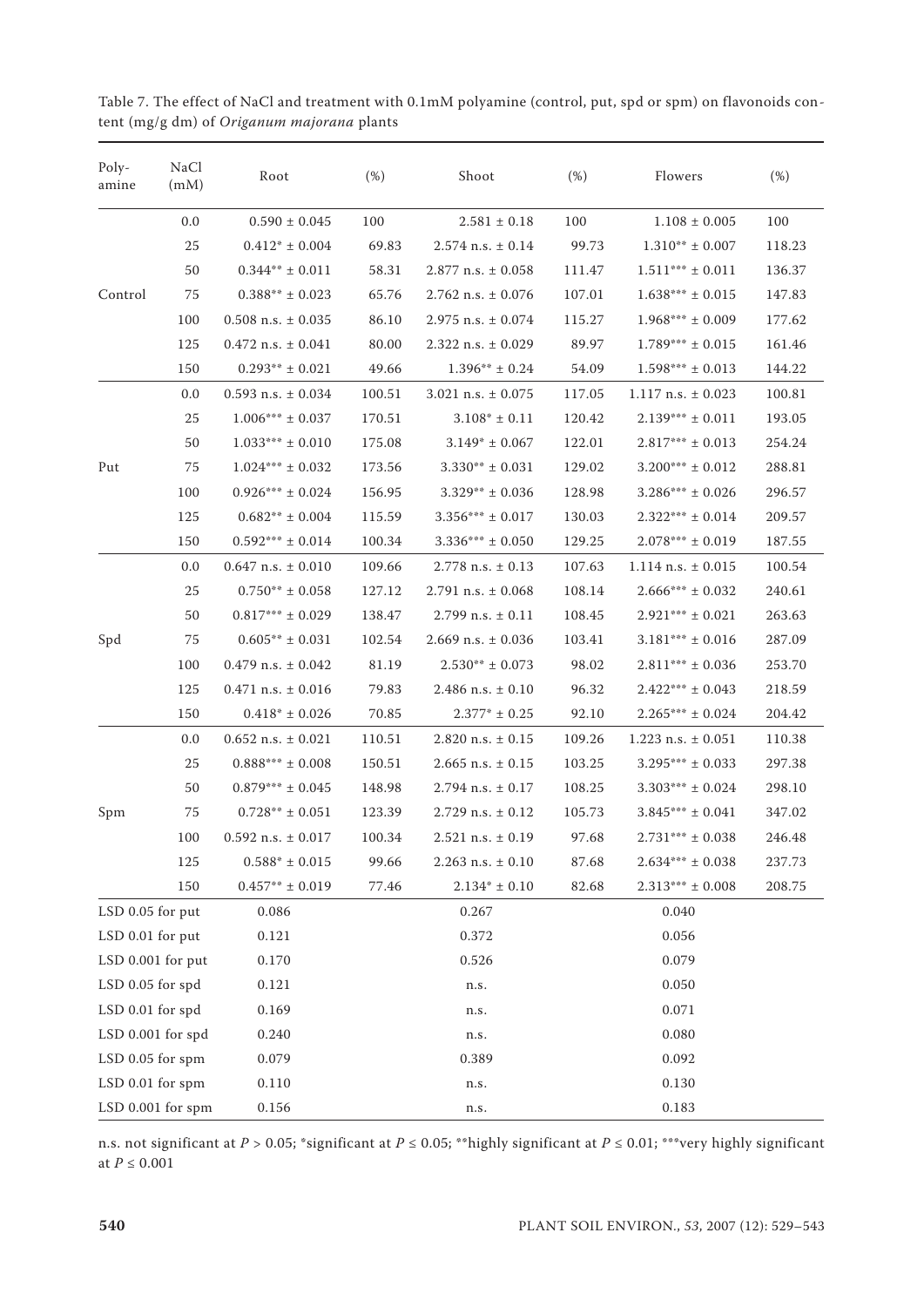

Figure 7. The effect of NaCl and treatment with 0.1mM polyamines (control, put, spd, spm) on flavonoid content (mg/g dw) of *Origanum majorana* plants

and 5, Tables 4 and 5). This is in accordance with the results obtained with cotton by Twersky and Felhendler (1973); they recorded a direct relation between the salinity of irrigation and oil concentrations. The observed salt tolerance of the oil-producing plants as well as the enhancement in their physiological activities by salinity may strengthen the supposition (Ahmed et al. 1977, 1979, Ali 2002) that these plants probably have their own mechanism to counterbalance the effect of salinity treatments by oil formation.

Generally, foliar application with any of the polyamines increased the oil content in roots, shoots and flowers of *Chamomilla recutita* and *Origanum majorana* (Figures 4 and 5). Also, foliar application with polyamines increased the oil content in roots, but decreased it in shoots and flowers of *Chamomilla recutita* when compared with the corresponding treatments with NaCl. However, in the case of *Origanum majorana* the oil content in roots increased at low NaCl level, spermidine or spermine increased the oil contents in roots and shoots when compared with the corresponding treatments with NaCl. Spermidine treatments decreased the oil content in flowers of *Origanum majorana*, whereas spermine increased it.

The flavonoid content of *Chamomilla recutita* roots and *Origanum majorana* shoots increased up to 100mM NaCl but decreased in roots of *Origanum majorana* plant (Figures 6 and 7, Tables 6 and 7). Furthermore, NaCl treatments were capable of acting as activators of flavonoid accumulation. The highest accumulation of flavonoids was at 100mM NaCl in the case of shoots and flowers of *Origanum majorana*, and at 50mM NaCl in roots of *Chamomilla recutita*. However, the flavonoid contents in roots, shoots and flowers of *Chamomilla recutita* were accumulated at lower salinization levels (25 and 50mM NaCl). It was observed that several classes of flavonoids show antioxidant activity towards a variety of easily oxidizable compounds, many of those play an important physiological and ecological role as they are involved in resistance to different types of stress (Rice-Evans and Miller 1998, Ayaz et al. 2000, Ali and Abbas 2003).

Foliar application with putrescine generally increased the level of flavonoids in different organs of both plants except for shoots of *Chamomilla recutita*. Treatments with spermidine increased the flavonoid content in shoots of *Chamomilla recutita* at moderate levels of salinity (from 75 to 125mM) and in different organs of *Origanum majorana* at lower levels of salinity (up to 75mM), but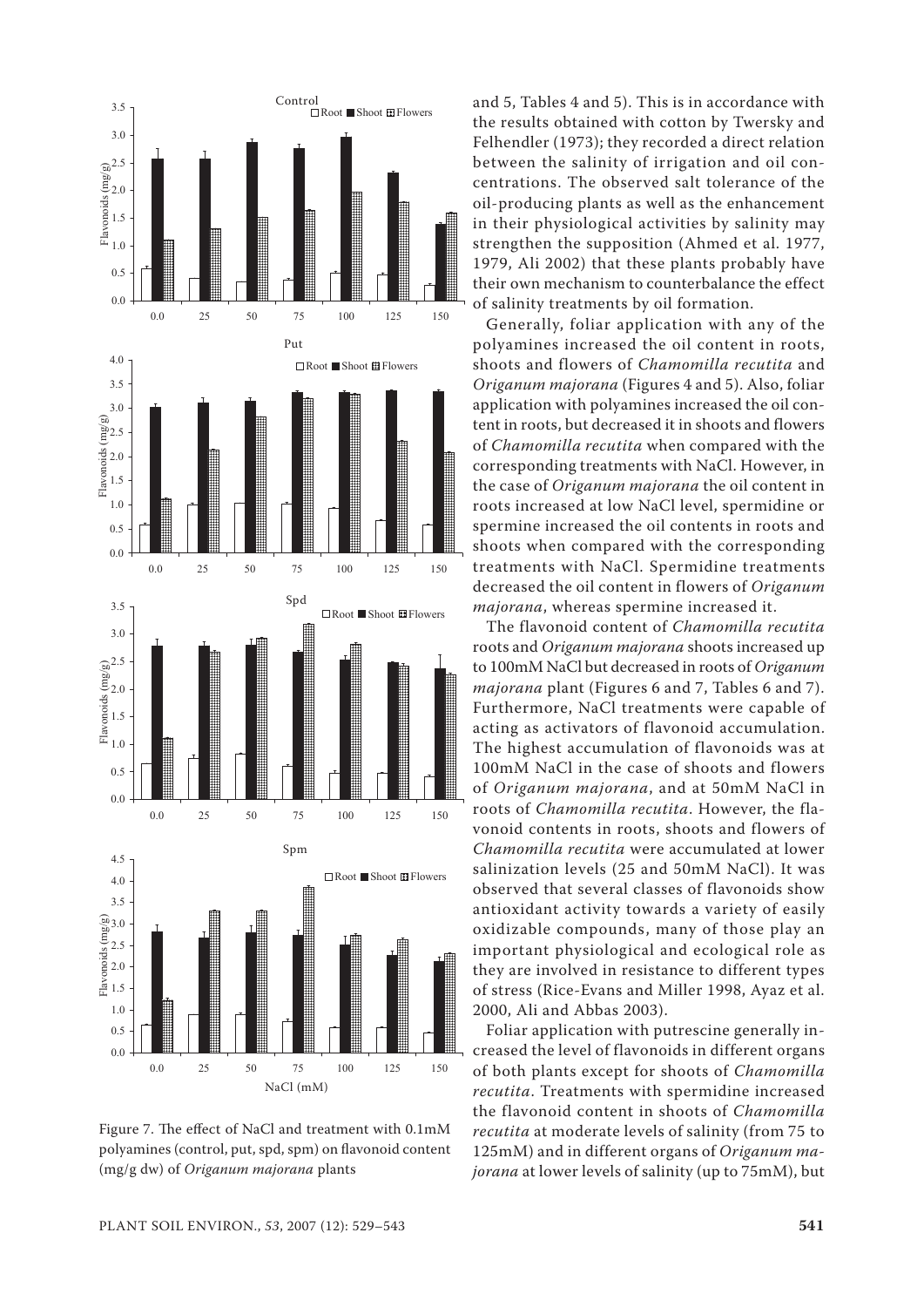decreased it in roots and flowers of *Chamomilla recutita*. Treatments with spermine increased the flavonoid content in different organs of *Origanum majorana*, but decreased in shoots and flowers of *Chamomilla recutita*. Treatment of *Chamomilla recutita* and *Origanum majorana* plants with different levels of salinity with any of polyamines induced some changes in flavonoids synthesis. Putrescine generally increased the level of flavonoids in different organs of both plants. Similarly, spermidine increased the flavonoid contents in different organs of *Origanum majorana* plant and in shoots of *Chamomilla recutita*. Treatment with spermine increased the flavonoid contents in different organs of *Origanum majorana* and in roots of *Chamomilla recutita*, but variably changed in shoots and flowers of *Chamomilla recutita* plant.

To conclude, it was observed that salinity generally induced variable changes in the contents of oil and flavonoids in the plant parts of both *Chamomilla recutita* and *Origanum majorana*. The tendency of these changes leads to an assumption that the two medicinal plants tested in this investigation have some variable abilities not only to tolerate moderate salinization but also to grow well and to produce the same amount or even more oil and flavonoids than the control plants. Foliar application of any polyamines counterbalanced the adverse effects of salinity on growth and content of oils and flavonoids in *Chamomilla recutita* and *Origanum majorana* plants.

## **REFERENCES**

- Ahmed A.M., Heikal M.M., Radi A.F., Shaddad M.A. (1979): Growth, photosynthesis and fat content of some oil producing plants as influenced by some salinization treatments. Phyton, *19*: 259–267.
- Ahmed A.M., Heikal M.M., Shaddad M.A. (1977): Photosynthesis of some economic plants as affected by salinization treatments. II. Safflower and maize. Egypt. J. Bot., *20*: 17–27.
- Ali R.M. (2002): Effect of nicotinic acid and nicotinamide adenine dinucleotide on growth and content of oil, glycerol and ricinine alkaloids of salinity stressed *Ricinus communis* L. Phyton, *42*: 269–277.
- Ali R.M. (2000): Role of putrescine in salt tolerance of *Atropa belladonna* plant. Plant Sci., *152*: 173–179.
- Ali R.M., Abbas H.M. (2003): Response of salt stressed barley seedlings to phenylurea. Plant Soil Environ., *4*: 158–162.
- Altamura M.M., Torrigiani P., Capitani F., Scaramagli S., Bagni N. (1991): *De novo* root formation in tobacco thin layer is affected by inhibition of polyamine biosynthesis. J. Exp. Bot., *42*: 1575–82.
- Ayaz F.A., Kadioglu A., Turgut R. (2000): Water stress effects on the content of low molecular weight carbohydrates and phenolic acids in *Ctenanthe setosa* (rose) Eichler. Can. J. Plant Sci., *80*: 373–378.
- Bajaj S., Rajam M.V. (1995): Efficient plant regeneration from long-term callus cultures of rice by spermidine. Plant Cell Rep., *14*: 717–20.
- Bajaj S., Rajam M.V. (1996): Polyamine accumulation and near loss of morphogenesis in long-term callus cultures of rice: restoration of plant regeneration by manipulation of cellular polyamine levels. Plant Physiol., *112*: 1343–1348.
- Blacquiere T., Lambers H. (1981): Growth, photosynthesis and respiration in *Plantago coronopus* as affected by salinity. Physiol. Plant., *51*: 265–268.
- Bouchereau A., Aziz A., Larher F., Martin-Tanguy J. (1999): Polyamines and environmental challenges: recent development. Plant Sci., *140*: 103–125.
- Chavan P., Rakash M., Karadge B.A. (1980): Influence of salinity on lipid composition of groundnut (*Arachis hypogaea*) seeds. Plant Biochem. J., *7*: 89–93.
- Chen H.J., Galston A.W. (1985): Correlation between polyamine rations and growth patterns in seedling roots. Plant Growth Regul., *3*: 356–363.
- Elstner E.F. (1982): Oxygen activation and oxygen toxicity. Annu. Rev. Plant Physiol. Mol. Biol., *33*: 73–96.
- Evans P.T., Malmberg R.L. (1989): Do polyamines have roles in plant development? Annu. Rev. Plant Physiol. Plant Mol. Biol., *40*: 235–269.
- Galston A.W., Kaur-Sawhney R., Altabella T., Tiburcio A.T. (1997): Plant polyamines in reproductive activity and response to abiotic stress. Bot. Acta, *110*: 197–207.
- Hariri B., Sallé G., Andary C. (1991): Involvement of flavonoids in the resistance of two cultivars of poplar to mistletoe (*Viscum album* L*.*). Protoplasma, *162*:  $20 - 26.$
- Heikal M.M., Ahmed A.M., Shaddad M.A. (1980): Salt tolerance of some oil producing plants. Agricultura, *28*: 437–453.
- Hernández J.A., Corpas F.J., Gómez M., del Rio L.A., Sevilla F. (1993): Salt-induced oxidative stress mediated by activated oxygen species in pea leaf mitochondria. Physiol. Plant., *89*: 103–110.
- Hernández J.A., Olmos E., Corpas F.J., Sevilla F., del Rio L.A. (1995): Salt-induced oxidative stress in chloroplasts of pea plants. Plant Sci., *105*: 151–167.
- Hewitt J.E. (1966): Sand and Water Culture Methods in the Study of Plant Nutrition. Technical Commu-